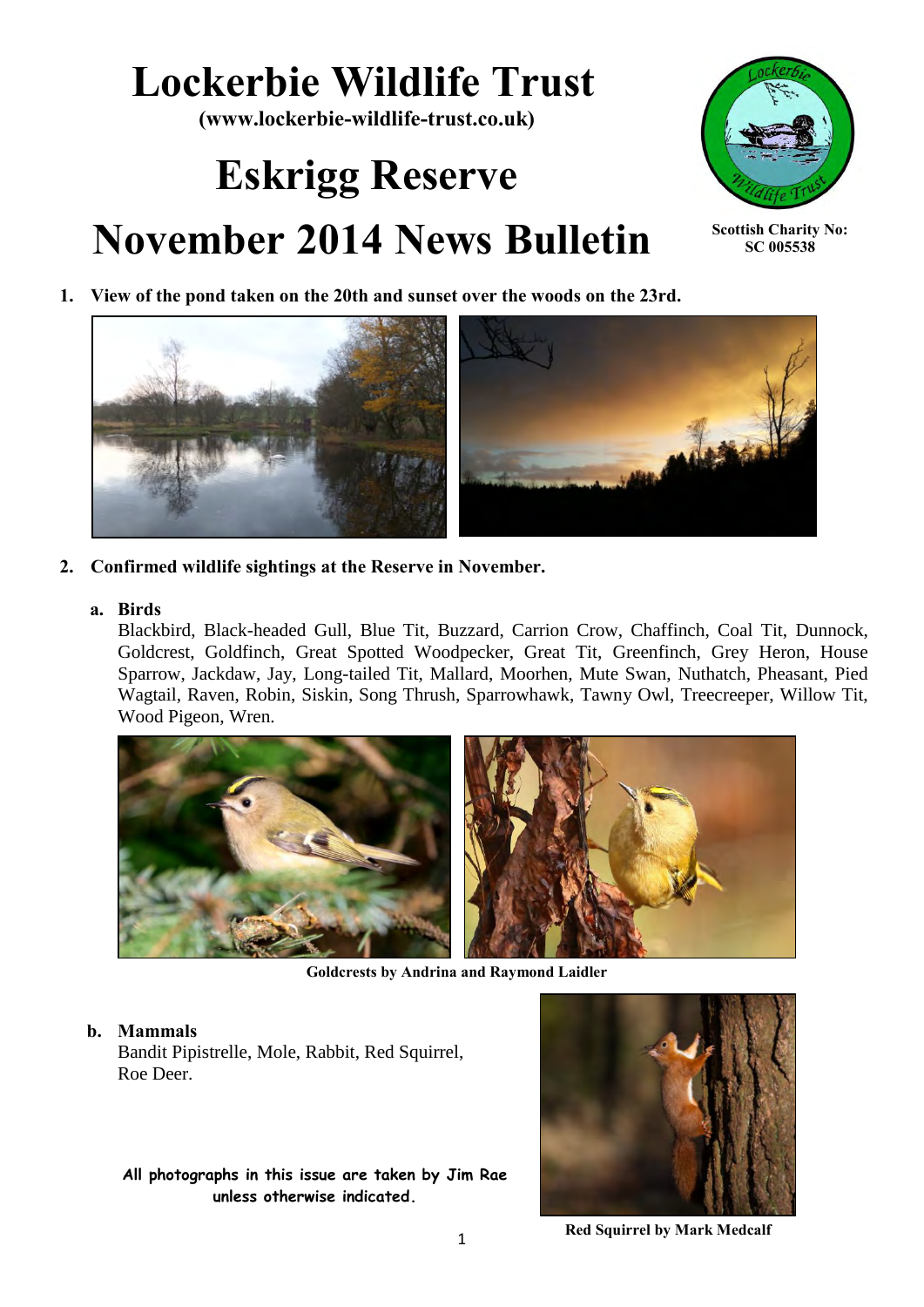**3. November Photo-gallery** 



**Row 1: Gilded Brittlegill, Porcelain Fungus, Fly Agaric. Row 2: Shaggy Inkcap, Mute Swan, Jelly Tooth. Row 3: Penny Bun, Common Puffball, Scarletina Bolete. Row 4: Red Squirrel, Heath Wax-cap, Red Squirrel. Row 5: Red Squirrels preparing for Christmas – photographs by Bob Little and Paul Wharton.**